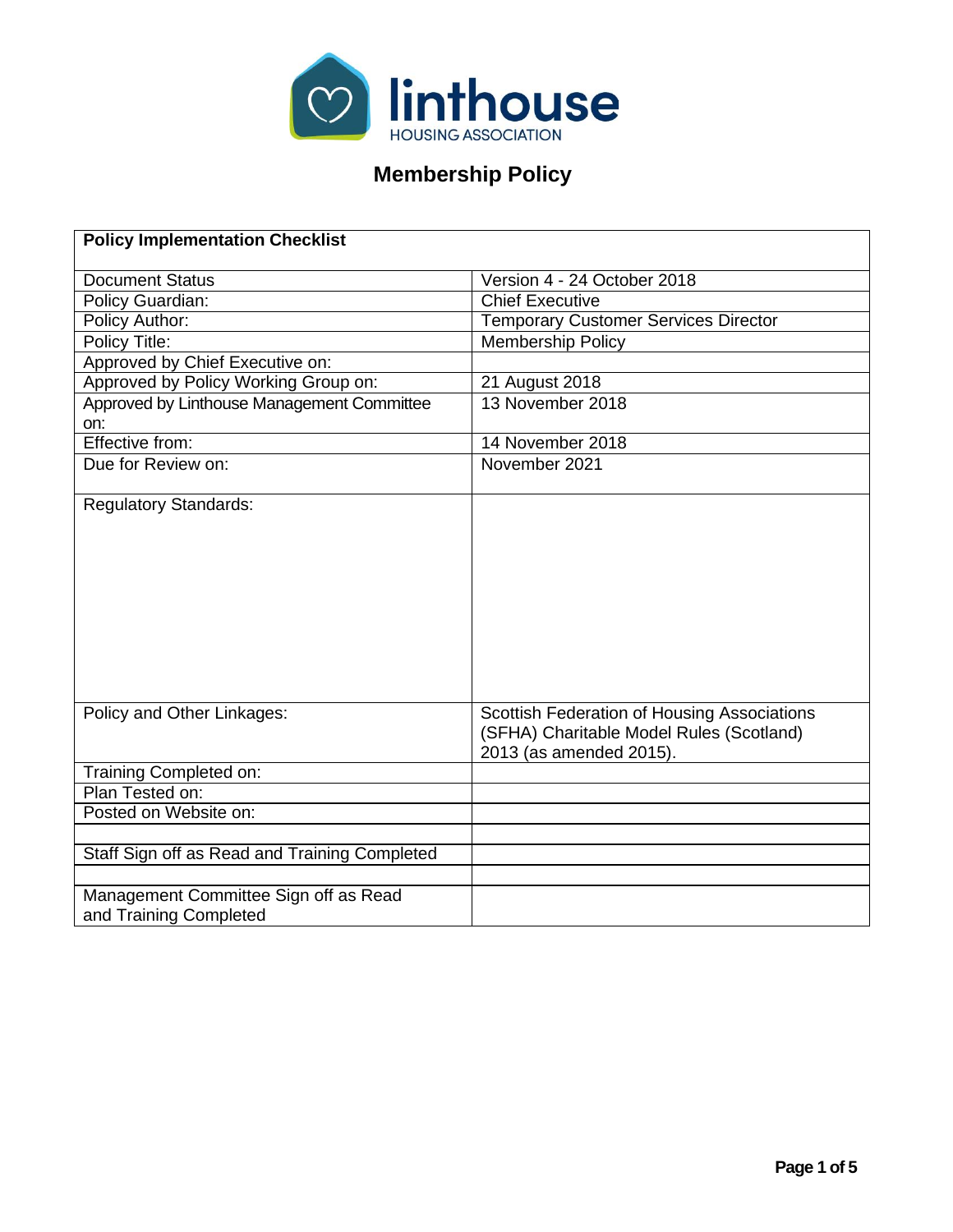# **Membership Policy**

# **1.0 INTRODUCTION**

- 1.1 This Policy describes:
	- How Linthouse Housing Association (LHA) will promote membership to tenants, service users and others;
	- How we will manage matters relating to membership, as set out in our Rules.

# **2.0 LEGAL AND REGULATORY REQUIREMENTS**

- 2.1 LHA is a registered society under the Co-operative and Community Benefit Societies Act 2014. Our Rules set out the constitutional arrangements that apply to membership, including the Management Committee's duty to set, review and publish a membership policy for admitting new members.
- 2.2 The Scottish Housing Regulator (SHR) and the Office of the Scottish Charity Regulator have both approved LHA's Rules. The Rules and this Policy help ensure that we comply with the SHR's Constitutional Requirements.
- 2.3 This policy has been reviewed to ensure its consistency inter alia with the Scottish Federation of Housing Associations (SFHA) Charitable Model Rules (Scotland) 2013 (as amended 2015).

#### **3.0 POLICY STATEMENT**

- 3.1 LHA will promote membership as part of our commitment to local control and accountability. LHA's Rules:
	- State our intention to encourage membership; Note our Rules specifically state we will encourage membership in cl. 7.2
	- Use operational service delivery contacts and programmed succession planning arrangements to encourage membership
	- Provide for community influence and accountability through LHA and its assets.
- 3.2 LHA wishes to have a broad based membership that is representative of the communities we serve. Membership is open to all sections of the community and we are particularly keen to encourage tenants and residents in our operational area to become members.

#### **4.0 ELIGIBILITY FOR MEMBERSHIP**

#### **Applications by Individuals**

- 4.1 Prospective members must be aged 16 years or over. People in the following groups can become members:
	- a) LHA tenants
	- b) Other residents living in our operational area
	- c) Other people including service users who support LHA's objects (as set out in the information we send to applicants).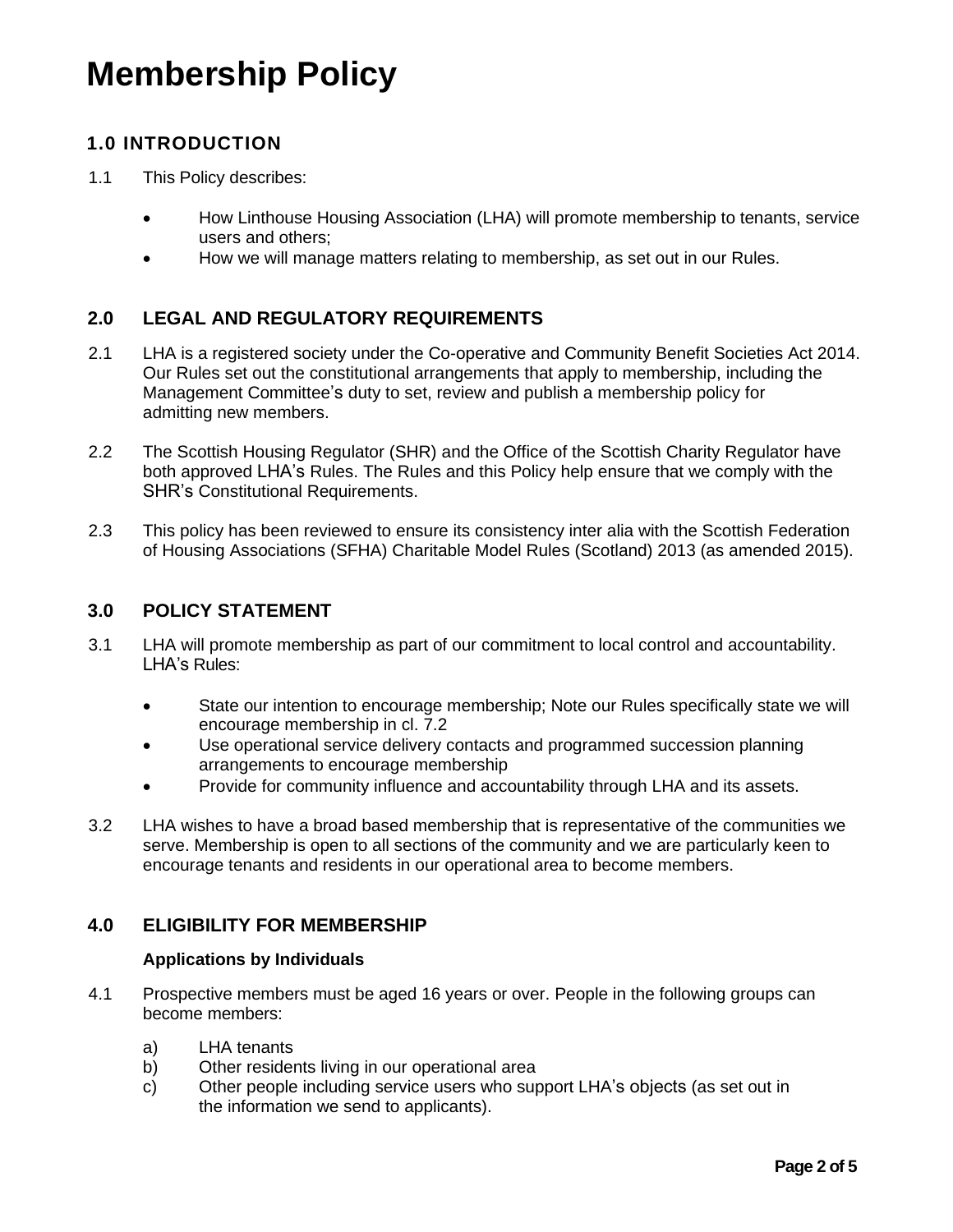- 4.2 We expect that the vast majority of applicants will live in LHA's area of operation, but we will also consider applications from people living outside the area if the Management Committee agrees that an applicant's membership would be of benefit to LHA.
- 4.3 Employees of LHA cannot become members. No person who retains membership of LHA will be eligible to be employed by the Association.

#### **Applications by Organisations**

4.4 Organisations applying for membership must be sympathetic with and supportive of our objects, and be formally incorporated (e.g. under charity law or the Companies Acts). Examples of potential organisational members include the local authority or other statutory bodies; other partner agencies; and voluntary organisations.

#### **5.0 PROMOTING MEMBERSHIP**

- 5.1 We will use a range of methods to promote membership, including:
	- Our newsletter and other communications with tenants and service users;
	- Contact with new tenants;
	- Tenant participation and other community involvement activities.

# **6.0 APPLYING FOR MEMBERSHIP**

- 6.1 We will send a Membership Application Form and Monitoring Form to people or organisations expressing an interest in membership. Completed forms should be returned to LHA, along with £1.00. Note – Rules have been checked and these specifically state £1 membership application fee
- 6.2 To ensure that applications are legitimate, we may:
	- Record and number application forms when we issue them.
	- Reject block applications e.g. the return of more than two applications in the same envelope by post or by handing in at our office (except for applications submitted at the same time by members of the same household).
	- Validate applications, by contacting the person in whose name a membership application has been submitted or by seeking proof of identity.
	- If appropriate and if warranted notify the Police if we suspect that applications are false or fraudulent.

# **7.0 DECIDING MEMBERSHIP APPLICATIONS**

- 7.1 The Management Committee shall decide all applications for membership at its next meeting after receipt or as soon thereafter as practical. The Committee will not consider applications for membership within the period of 14 days before the date of a general meeting.
- 7.2 We expect refusal of applications to be exceptional. In this regard, the Rules give the Management Committee absolute discretion in deciding applications for membership, including the following grounds for rejecting a membership application:
	- Membership would be contrary to LHA's Rules or other policies;
	- Approving an application would create a conflict of interest that, even if disclosed, might adversely affect LHA's work;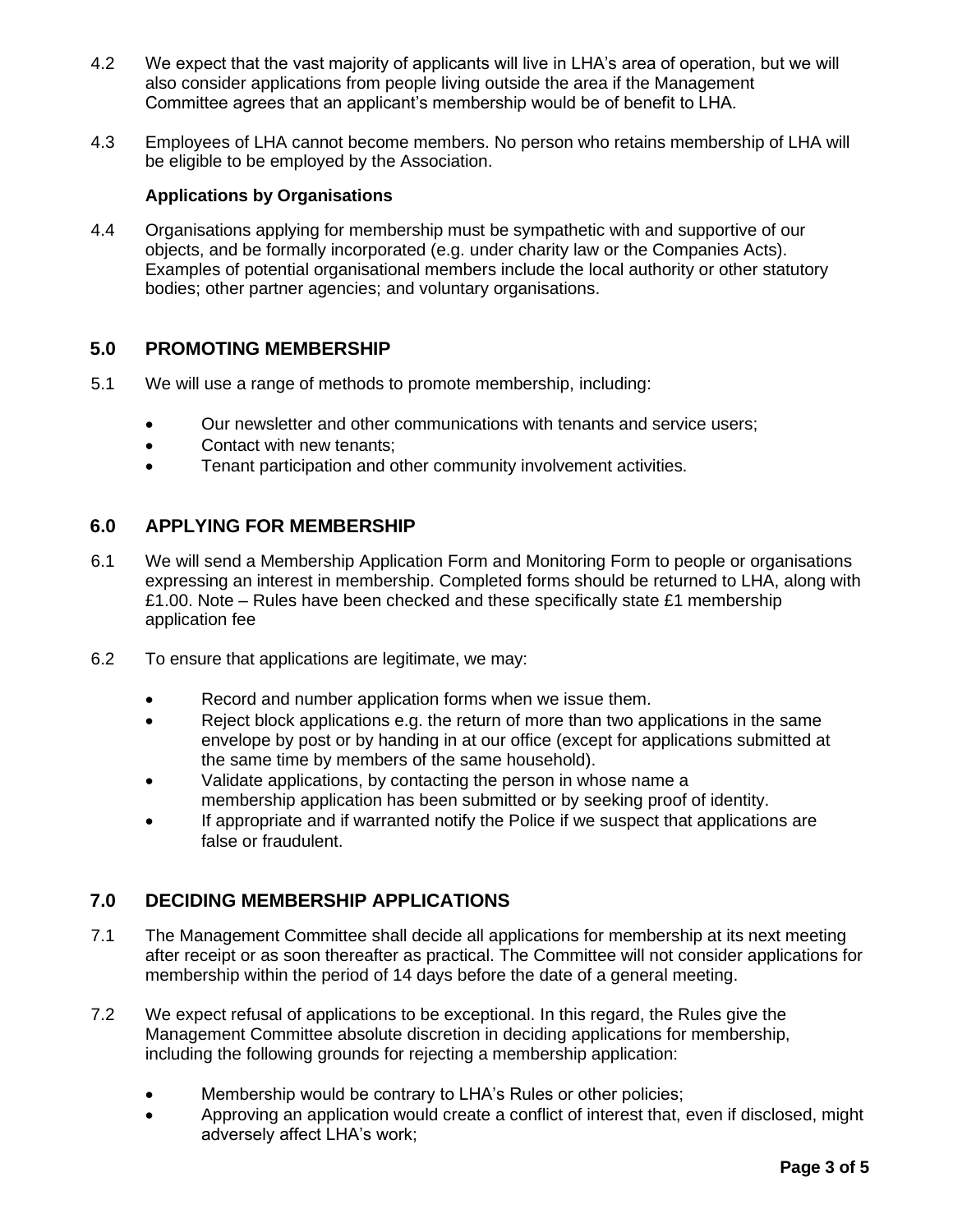- The applicant is the owner of a business trading for profit and is currently seeking to enter into or negotiating a commercial relationship with LHA:
- •
- The Management Committee considers that accepting an application would not be in LHA's best interests.
- 7.3 The following examples illustrate circumstances in which an application could be refused:
	- The applicant is an employee of LHA.
	- The applicant is an employee or Management Committee/Board member of another organisation that is effectively a competitor of LHA.
	- The applicant is involved in legal proceedings against LHA.
	- The applicant has committed acts that are inconsistent with LHA's values and objectives, for example he/she has engaged in sectarian or racist behaviour.
- 7.4 We will write to all applicants as soon as possible, after the Management Committee has met:
	- Applicants who have been accepted as members will receive a Share Certificate and a copy of the Rules.
	- If the Management Committee has rejected an application, we will advise the applicant of the reasons for our decision and return the applicant's £1.00 payment.
- 7.5 Refusal of membership applications must be managed in an accountable way and should not be used to undermine attempts to make LHA locally accountable and representative. If we reject an application, we will offer the applicant one further opportunity to request membership, and to give reasons why the Management Committee's decision should be changed. The Management Committee will consider the applicant's response at its next practical meeting, and its decision on that occasion will be final.

#### **8.0 MEMBER PARTICIPATION**

- 8.1 Members have important rights under the Rules, including rights to:
	- Attend and vote at general meetings;
	- Elect the members of the Management Committee;
	- Stand for election to the Management Committee, and nominate other members for election to the Management Committee;
	- Appoint the auditors, and receive the annual accounts and any annual reports;
	- Vote on any changes to the Rules.
- 8.2 We will ensure that members are well informed and can actively participate in LHA's affairs, by:
	- Publishing an annual report;
	- Publicising general meetings at least 14 days before the date of the meeting;
	- Providing information that allows members to make informed decisions at general meetings. Where information in a particular format or language is required, we will make reasonable efforts to provide this;
	- Holding general meetings at times and locations that maximise opportunities to attend;
	- Promoting opportunities for serving on the Management Committee.